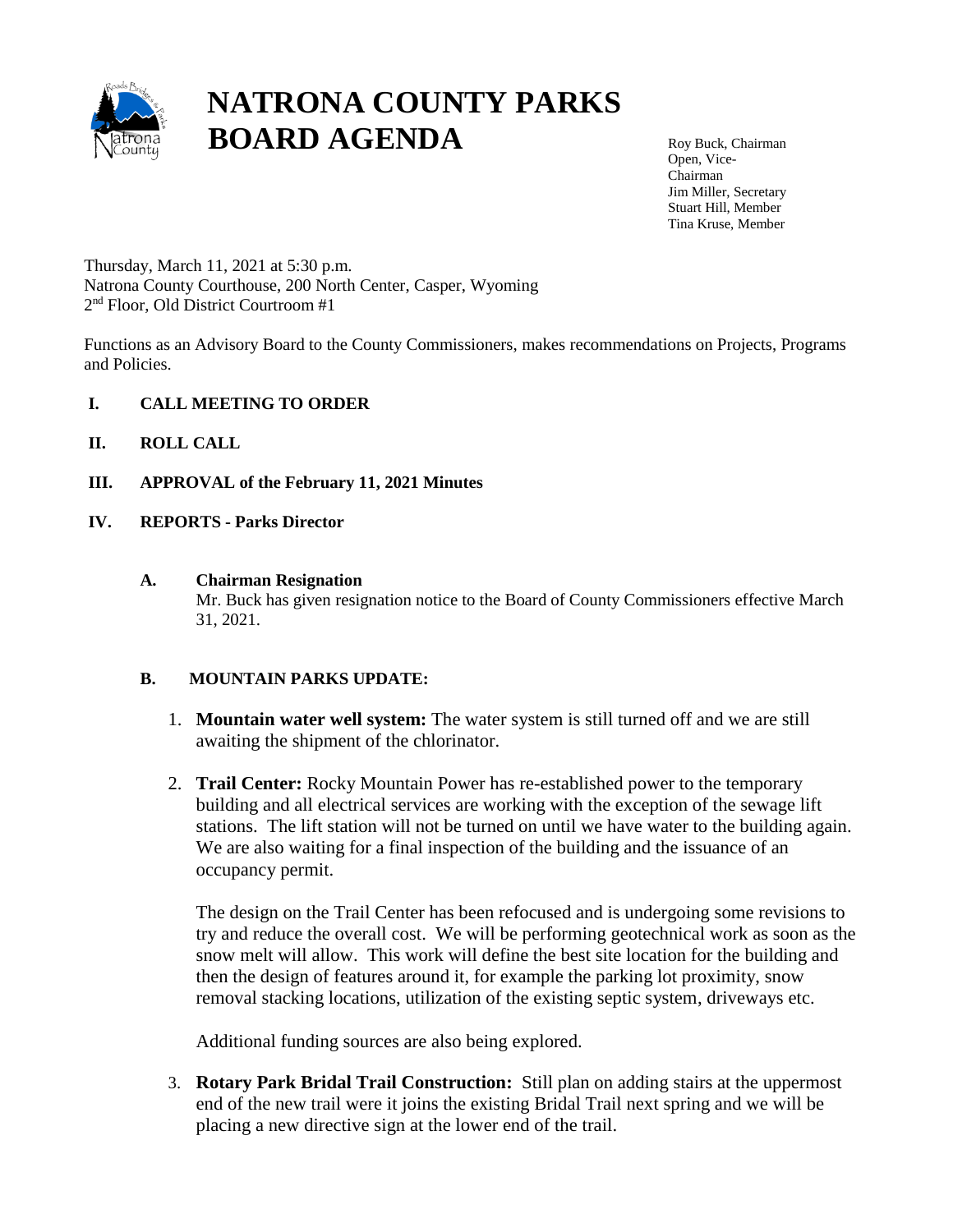# **C. ALCOVA/PATHFINDER UPDATE:**

- 1. **Road Maintenance Project:** 71 Construction completed the installation of all the gravel on the roads and they are working on the driveway approaches that were left below grade and need to be raised. All the concrete aprons have been installed as well as all of the culverts. A final walkthrough was performed on 3/8/21.
- **2. Full Hookup Bath House:** Haass Construction is still planning to return in early spring to charge the water system in the bathhouse facility and to fix any punch list items and prepare for final inspections.
- **3. Disturbance of Federal Land without a permit**: Arrangements have been made to resolve the disturbance that took place on 12/16/20. The materials will be placed back in its original location on and the area will be seeded.
- **4. RFP Pathfinder Master Plan Project:** Preparation of a Request for Proposals (RFP) for a Master Plan project near the Pathfinder Marina campground is underway. Please recall the master plan directed conceptual designs for every campground at Alcova and Pathfinder reservoirs. This RFP will be for the design and construction management to build out of a new designed campground, parking area and boat ramp adjacent to Pathfinder Marina. Design will take place during the 21/22 year and construction will follow thereafter.
- **5. Water System:** We have ordered a new pump and pipe string for the supply well. The existing pump will be upgraded and the system inspected for the upcoming season. Some minor infractions that were pointed out during a State inspection two years ago will also be repaired.

# **D. Reservation System (CivicRec online reservation system):**

**1.** The new CivicRec on line system for reserving Camping sites, Picnic sites, Shelters, Docks and Full Hookup sites, is tentatively scheduled to go live on April 5, 2021 but may be pushed ahead to May. The following campgrounds will be by reservation only: Black Beach, Okie Beach, Full Hookups, Beartrap, Elkhorn, Skunk Hollow, Deer Haven, Tower Hill and the Archery Range.

We will be launching some online training video's that will walk the public through how to establish an account and how to make a reservation. An individual will be able to make reservations on their computer, phone or at our office were we can make the reservation for them.